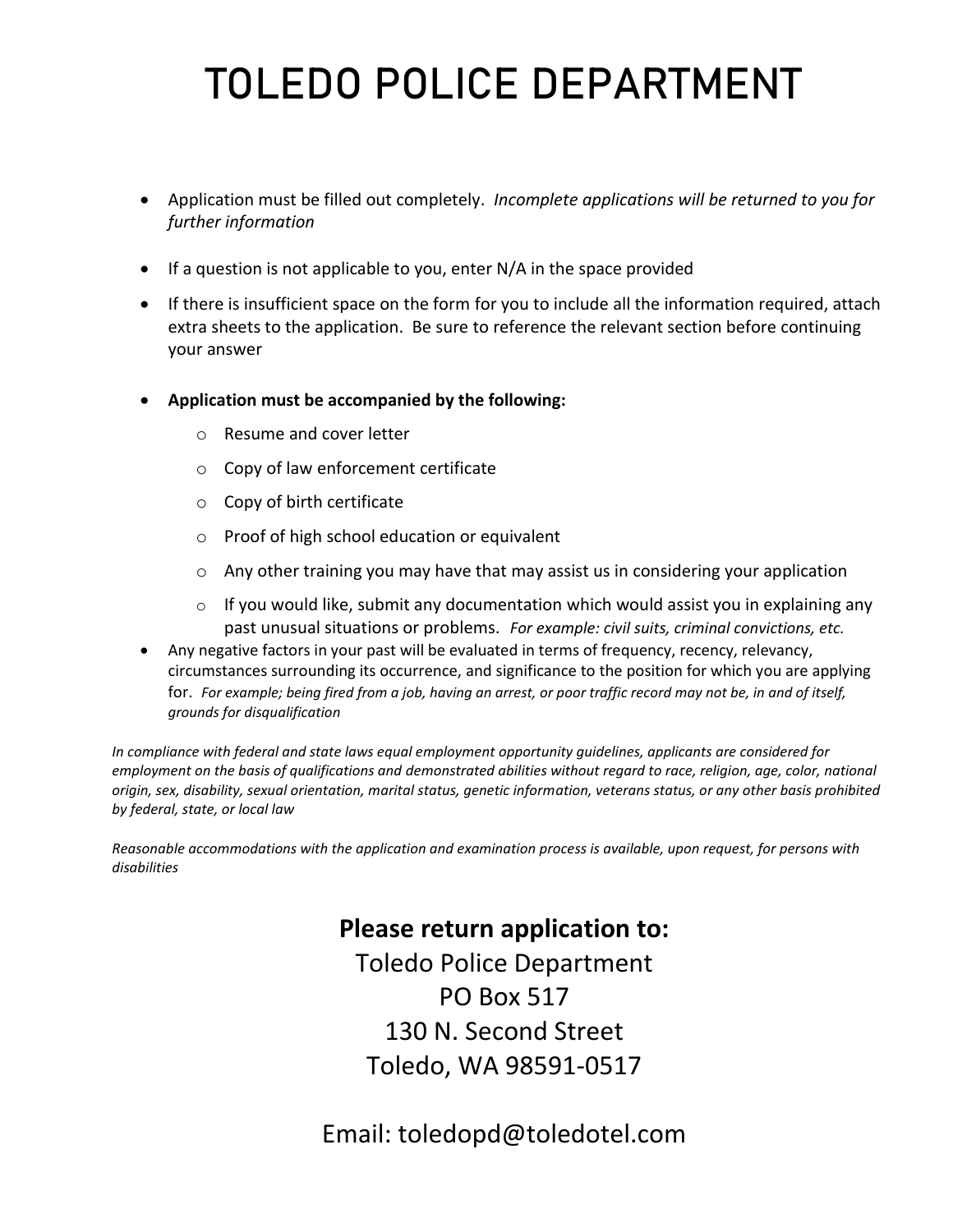| <b>POSITION APPLYING FOR (Please select)</b>                                                      |                   |                                                            |                       |      |                                                                                                                                                                            |                     |
|---------------------------------------------------------------------------------------------------|-------------------|------------------------------------------------------------|-----------------------|------|----------------------------------------------------------------------------------------------------------------------------------------------------------------------------|---------------------|
| $\Box$ Entry Level Police Officer                                                                 |                   | $\Box$ Lateral Police Office $\Box$ Reserve Police Officer |                       |      |                                                                                                                                                                            | $\Box$ Police Chief |
|                                                                                                   |                   |                                                            |                       |      |                                                                                                                                                                            |                     |
| <b>PERSONAL</b> (print clearly or type)                                                           |                   |                                                            |                       |      |                                                                                                                                                                            |                     |
|                                                                                                   |                   |                                                            |                       |      |                                                                                                                                                                            |                     |
| Name ___________________                                                                          | $\overline{Last}$ |                                                            |                       |      |                                                                                                                                                                            |                     |
|                                                                                                   |                   |                                                            | First                 |      | Middle                                                                                                                                                                     |                     |
|                                                                                                   |                   |                                                            |                       |      |                                                                                                                                                                            |                     |
|                                                                                                   |                   |                                                            |                       | City | State                                                                                                                                                                      | Zip                 |
| Contact # (s) __________________                                                                  |                   |                                                            |                       |      |                                                                                                                                                                            |                     |
|                                                                                                   |                   | Telephone #                                                |                       |      | Cell Phone #                                                                                                                                                               |                     |
|                                                                                                   |                   |                                                            |                       |      |                                                                                                                                                                            |                     |
|                                                                                                   | Month             | Day<br>Year                                                |                       |      | THE AGE DISCRIMINATION IN EMPLOYMENT ACT OF 1967 PROHIBITS DISCRIMINATION ON THE BASIS OF<br>AGE WITH RESPECT TO PERSONS WHO ARE AT LEAST 40 BUT LESS THAN 70 YEARS OF AGE |                     |
|                                                                                                   |                   |                                                            |                       |      |                                                                                                                                                                            |                     |
|                                                                                                   |                   |                                                            |                       |      |                                                                                                                                                                            |                     |
|                                                                                                   |                   |                                                            | OBTAINED              |      |                                                                                                                                                                            |                     |
|                                                                                                   |                   |                                                            |                       |      |                                                                                                                                                                            |                     |
| <b>RESIDENCE</b> (print clearly or type)                                                          |                   |                                                            |                       |      |                                                                                                                                                                            |                     |
| List all of your residence during the last 5 years. Begin with your most current residence        |                   |                                                            |                       |      |                                                                                                                                                                            |                     |
|                                                                                                   |                   |                                                            |                       |      | Month<br>Year                                                                                                                                                              | Month<br>Year       |
|                                                                                                   | $5$ treet         | City                                                       | State                 | Zip  | From $/$ To                                                                                                                                                                |                     |
|                                                                                                   |                   |                                                            |                       |      | Month<br>Year                                                                                                                                                              | Month<br>Year       |
|                                                                                                   | Street            | City                                                       | State                 | Zip  | _From _______/ ________ To _______                                                                                                                                         | Month<br>Year       |
|                                                                                                   |                   |                                                            |                       |      | Month<br>Year<br>_From _______/_________To _______                                                                                                                         |                     |
|                                                                                                   | Street            | City                                                       | State                 | Zip  | Month<br>Year                                                                                                                                                              | Month<br>Year       |
| Address _______________                                                                           |                   |                                                            |                       |      | From $\sqrt{ }$ To $\sqrt{ }$                                                                                                                                              |                     |
|                                                                                                   | Street            | City                                                       | State                 | Zip  | Month Year                                                                                                                                                                 | Month<br>Year       |
| Address ______________                                                                            | Street            | City                                                       | State                 | Zip  | _From _____ / ______ To _____ / ___                                                                                                                                        |                     |
|                                                                                                   |                   |                                                            |                       |      |                                                                                                                                                                            |                     |
| <b>EDUCATION</b> (print clearly or type)<br>Do you have law enforcement certification? Yes $\Box$ |                   |                                                            | <b>No</b>             |      |                                                                                                                                                                            |                     |
| List all law enforcement academies attended                                                       |                   |                                                            |                       |      |                                                                                                                                                                            |                     |
|                                                                                                   |                   |                                                            | <b>DATES ATTENDED</b> |      | <b>MAJOR/COURSE OF</b>                                                                                                                                                     | <b>DEGREE OR</b>    |
| <b>NAME</b>                                                                                       |                   | <b>LOCATION</b>                                            |                       |      | <b>STUDY</b>                                                                                                                                                               | <b>DIPLOMA</b>      |
|                                                                                                   |                   |                                                            |                       |      |                                                                                                                                                                            |                     |
|                                                                                                   |                   |                                                            |                       |      |                                                                                                                                                                            |                     |
|                                                                                                   |                   |                                                            |                       |      |                                                                                                                                                                            |                     |
| Have you graduated from high school?                                                              |                   | Yes $\Box$                                                 | No [                  |      |                                                                                                                                                                            |                     |
| If not, do you have GED Certificate?                                                              |                   | Yes $\Box$                                                 | No [                  |      |                                                                                                                                                                            |                     |
|                                                                                                   |                   |                                                            |                       |      |                                                                                                                                                                            |                     |
| List all high schools attended                                                                    |                   |                                                            |                       |      |                                                                                                                                                                            |                     |
|                                                                                                   |                   |                                                            | <b>DATES ATTENDED</b> |      | <b>MAJOR/COURSE OF</b>                                                                                                                                                     | <b>DEGREE OR</b>    |
| <b>NAME</b>                                                                                       |                   | <b>LOCATION</b>                                            |                       |      | <b>STUDY</b>                                                                                                                                                               | <b>DIPLOMA</b>      |
|                                                                                                   |                   |                                                            |                       |      |                                                                                                                                                                            |                     |
|                                                                                                   |                   |                                                            |                       |      |                                                                                                                                                                            |                     |
|                                                                                                   |                   |                                                            |                       |      |                                                                                                                                                                            |                     |
|                                                                                                   |                   |                                                            |                       |      |                                                                                                                                                                            |                     |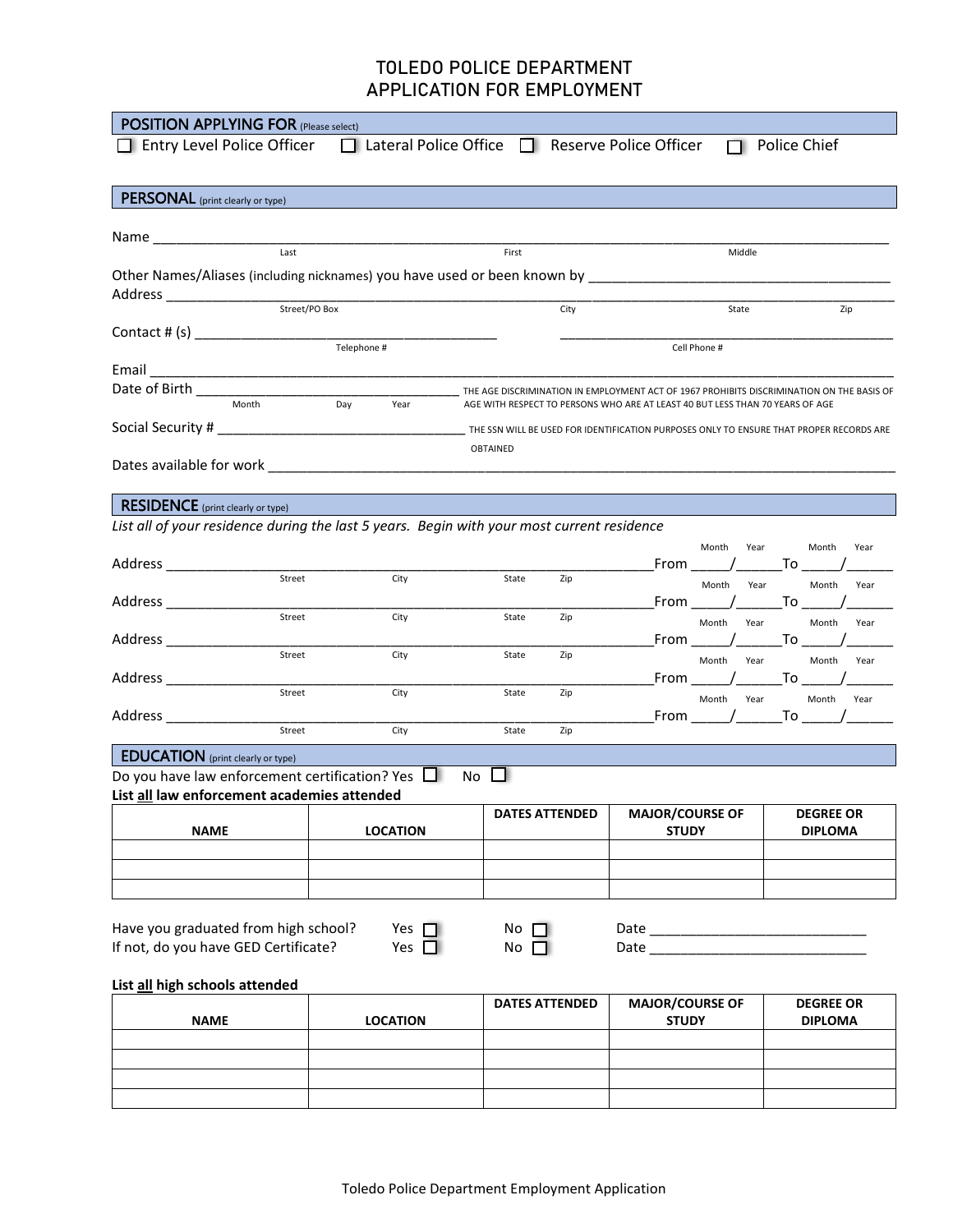| <b>EDUCATION cont</b> (print clearly or type) |                 |                       |                        |                  |
|-----------------------------------------------|-----------------|-----------------------|------------------------|------------------|
| List all Colleges/Universities attended       |                 |                       |                        |                  |
|                                               |                 | <b>DATES ATTENDED</b> | <b>MAJOR/COURSE OF</b> | <b>DEGREE OR</b> |
| <b>NAME</b>                                   | <b>LOCATION</b> |                       | <b>STUDY</b>           | <b>DIPLOMA</b>   |
|                                               |                 |                       |                        |                  |
|                                               |                 |                       |                        |                  |

#### **List all Business/Trade schools attended**

| <b>NAME</b> | <b>LOCATION</b> | <b>DATES</b><br><b>ATTENDED</b> | <b>MAJOR/COURSE OF</b><br><b>STUDY</b> | <b>DEGREE OR</b><br><b>DIPLOMA</b> |
|-------------|-----------------|---------------------------------|----------------------------------------|------------------------------------|
|             |                 |                                 |                                        |                                    |
|             |                 |                                 |                                        |                                    |

#### **List all other courses/training**

|             |                 | <b>DATES</b>    | <b>MAJOR/COURSE OF</b> | <b>DEGREE OR</b> |
|-------------|-----------------|-----------------|------------------------|------------------|
| <b>NAME</b> | <b>LOCATION</b> | <b>ATTENDED</b> | <b>STUDY</b>           | <b>DIPLOMA</b>   |
|             |                 |                 |                        |                  |
|             |                 |                 |                        |                  |
|             |                 |                 |                        |                  |
|             |                 |                 |                        |                  |

\_\_\_\_\_\_\_\_\_\_\_\_\_\_\_\_\_\_\_\_\_\_\_\_\_\_\_\_\_\_\_\_\_\_\_\_\_\_\_\_\_\_\_\_\_\_\_\_\_\_\_\_\_\_\_\_\_\_\_\_\_\_\_\_\_\_\_\_\_\_\_\_\_\_\_\_\_\_\_\_\_\_\_\_\_\_\_\_\_\_\_\_\_\_\_\_\_\_\_\_\_

\_\_\_\_\_\_\_\_\_\_\_\_\_\_\_\_\_\_\_\_\_\_\_\_\_\_\_\_\_\_\_\_\_\_\_\_\_\_\_\_\_\_\_\_\_\_\_\_\_\_\_\_\_\_\_\_\_\_\_\_\_\_\_\_\_\_\_\_\_\_\_\_\_\_\_\_\_\_\_\_\_\_\_\_\_\_\_\_\_\_\_\_\_\_\_\_\_\_\_\_\_

| Have you ever been suspended or expelled from any school? No $\Box$ Yes $\Box$ |  |
|--------------------------------------------------------------------------------|--|
| If YES please explain (include school, date, and circumstances)                |  |

Do you have any plans for furthering your education or developing existing skills? If so please explain \_\_\_\_\_\_\_\_\_\_\_\_\_\_\_

## **EMPLOYMENT** (print clearly or type)

*Beginning with your most current employment, please list all jobs (including part-time, temporary and voluntary positions) you have held in the past 10 years. Do not include military service.*

| Month                          | Month<br>Year<br>Year                 |                           |
|--------------------------------|---------------------------------------|---------------------------|
| $\Box$ Not Employed<br>From    | To                                    |                           |
| <b>Dates of Employment</b>     | <b>Name &amp; Address of Employer</b> | <b>Reason for Leaving</b> |
| From<br>To                     |                                       |                           |
|                                |                                       |                           |
| Month<br>Month<br>Year<br>Year |                                       |                           |
| Full-Time                      | Supervisor                            |                           |
| Part-Time                      | Telephone #                           |                           |
| Voluntary                      | Email                                 |                           |
| <b>Title and/or Duties</b>     |                                       |                           |
|                                |                                       |                           |
|                                |                                       |                           |

Month Year **Month** Year  $\Box$  Not Employed From /  $\Box$  To  $\Box$ 

| <b>Dates of Employment</b>     | <b>Name &amp; Address of Employer</b> | <b>Reason for Leaving</b> |
|--------------------------------|---------------------------------------|---------------------------|
| <b>From</b><br>То              |                                       |                           |
| Month<br>Month<br>Year<br>Year |                                       |                           |
| Full-Time                      | Supervisor                            |                           |
| Part-Time                      | Telephone #                           |                           |
| Voluntary                      | Email                                 |                           |
| <b>Title and/or Duties</b>     |                                       |                           |
|                                |                                       |                           |
|                                |                                       |                           |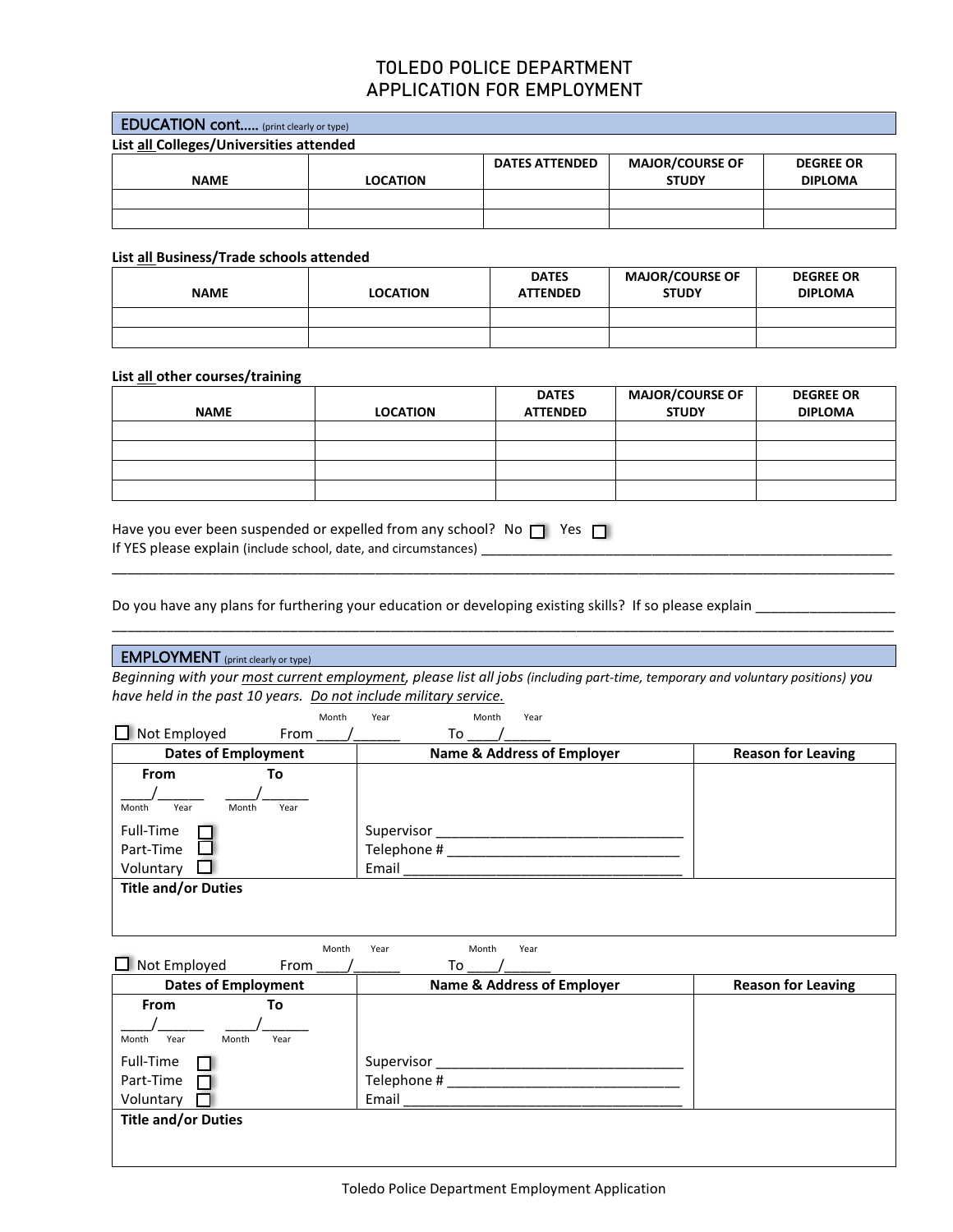| <b>EMPLOYMENT cont</b> (print clearly or type) |                                                                                                                     |                           |
|------------------------------------------------|---------------------------------------------------------------------------------------------------------------------|---------------------------|
| Month                                          | Year<br>Month<br>Year                                                                                               |                           |
| $\Box$ Not Employed<br>From                    | To                                                                                                                  |                           |
| <b>Dates of Employment</b>                     | <b>Name &amp; Address of Employer</b>                                                                               | <b>Reason for Leaving</b> |
| From<br>To                                     |                                                                                                                     |                           |
|                                                |                                                                                                                     |                           |
| Year<br>Month<br>Year<br>Month                 |                                                                                                                     |                           |
| Full-Time                                      |                                                                                                                     |                           |
| Part-Time                                      |                                                                                                                     |                           |
| Voluntary                                      | Email                                                                                                               |                           |
| <b>Title and/or Duties</b>                     |                                                                                                                     |                           |
|                                                |                                                                                                                     |                           |
|                                                |                                                                                                                     |                           |
| Month<br>$\Box$ Not Employed                   | Month<br>Year<br>Year                                                                                               |                           |
| From                                           | To                                                                                                                  |                           |
| <b>Dates of Employment</b><br>From             | <b>Name &amp; Address of Employer</b>                                                                               | <b>Reason for Leaving</b> |
| To                                             |                                                                                                                     |                           |
| Year<br>Month<br>Month<br>Year                 |                                                                                                                     |                           |
| Full-Time                                      |                                                                                                                     |                           |
| Part-Time                                      |                                                                                                                     |                           |
| Voluntary                                      | Email                                                                                                               |                           |
| <b>Title and/or Duties</b>                     |                                                                                                                     |                           |
|                                                |                                                                                                                     |                           |
|                                                |                                                                                                                     |                           |
| Month                                          | Year<br>Month<br>Year                                                                                               |                           |
| Not Employed<br>From                           | To                                                                                                                  |                           |
| <b>Dates of Employment</b>                     | <b>Name &amp; Address of Employer</b>                                                                               | <b>Reason for Leaving</b> |
| <b>From</b><br>To                              |                                                                                                                     |                           |
|                                                |                                                                                                                     |                           |
| Year<br>Month<br>Month<br>Year                 |                                                                                                                     |                           |
| Full-Time                                      |                                                                                                                     |                           |
| Part-Time                                      |                                                                                                                     |                           |
| Voluntary                                      | Email                                                                                                               |                           |
| <b>Title and/or Duties</b>                     |                                                                                                                     |                           |
|                                                |                                                                                                                     |                           |
|                                                |                                                                                                                     |                           |
|                                                |                                                                                                                     |                           |
|                                                | Would any problems result if your present employer was contacted during the course of the background investigation? |                           |
| No $\Box$<br>Yes $\Box$                        |                                                                                                                     |                           |
|                                                |                                                                                                                     |                           |
|                                                |                                                                                                                     |                           |
|                                                | Have you ever received any disciplinary action, suspension, been fired, or been asked to resign from any place of   |                           |
| Yes $\Box$<br>employment?<br>No <sub>1</sub>   | If YES, please explain (include employer, when, where and circumstances)                                            |                           |
|                                                |                                                                                                                     |                           |
|                                                |                                                                                                                     |                           |
|                                                | Have you ever been a successful or unsuccessful candidate for another position requiring peace office powers?       |                           |
|                                                | No $\Box$ Yes $\Box$ If YES, please explain (include agency, when, where and circumstances)                         |                           |

\_\_\_\_\_\_\_\_\_\_\_\_\_\_\_\_\_\_\_\_\_\_\_\_\_\_\_\_\_\_\_\_\_\_\_\_\_\_\_\_\_\_\_\_\_\_\_\_\_\_\_\_\_\_\_\_\_\_\_\_\_\_\_\_\_\_\_\_\_\_\_\_\_\_\_\_\_\_\_\_\_\_\_\_\_\_\_\_\_\_\_\_\_\_\_\_\_\_\_\_\_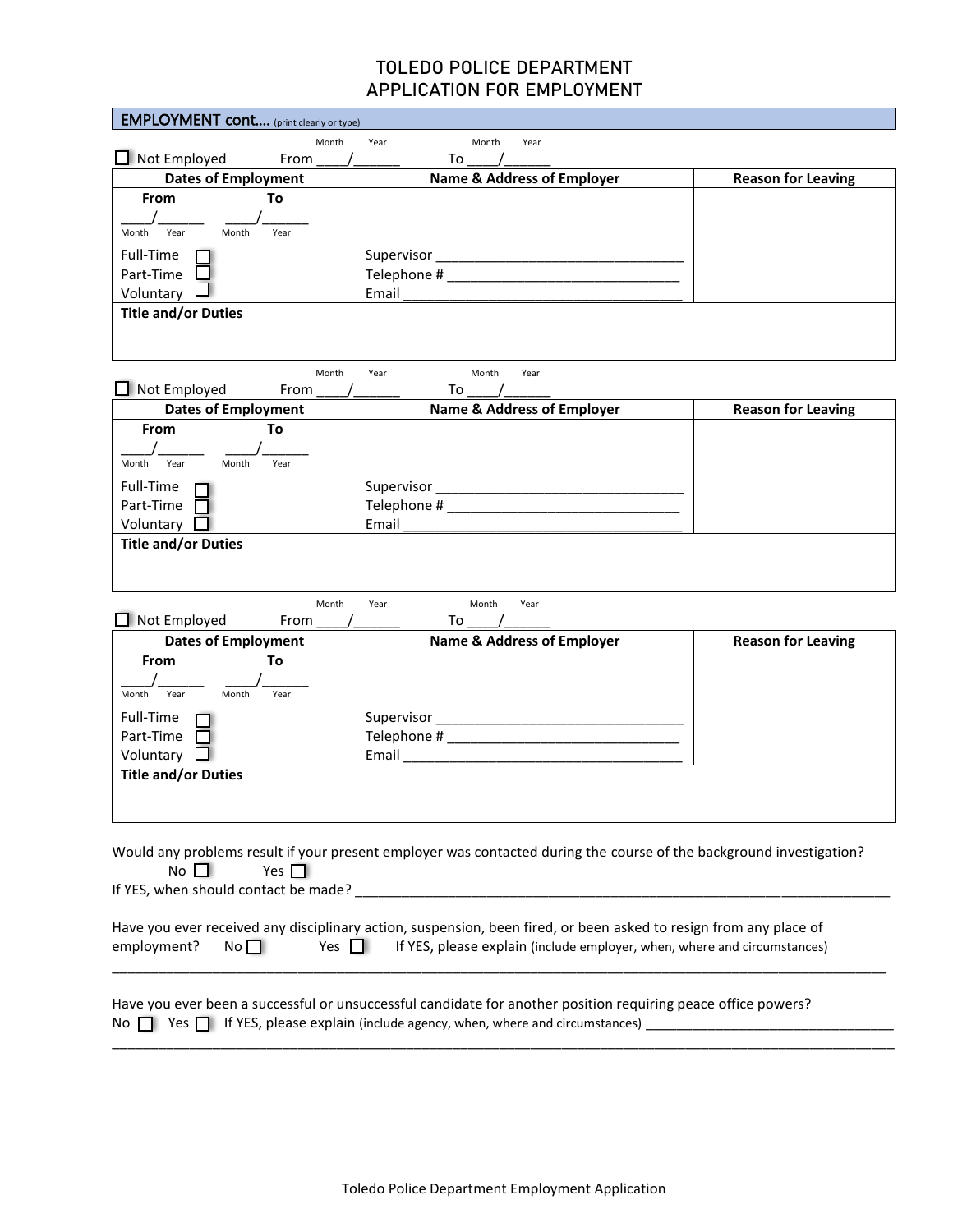| <b>MILITARY SERVICE</b> (print clearly or type)                                                                        |                                |                                                                                               |                                                                                                                                                                                                                                       |
|------------------------------------------------------------------------------------------------------------------------|--------------------------------|-----------------------------------------------------------------------------------------------|---------------------------------------------------------------------------------------------------------------------------------------------------------------------------------------------------------------------------------------|
| Have you ever served in the military?                                                                                  | Yes $\Box$                     | No                                                                                            |                                                                                                                                                                                                                                       |
| <b>Dates of Service</b>                                                                                                |                                | <b>Branch of Service</b>                                                                      | <b>Draft Classification</b>                                                                                                                                                                                                           |
| <b>From</b><br>To                                                                                                      |                                |                                                                                               |                                                                                                                                                                                                                                       |
| Year<br>Year                                                                                                           |                                |                                                                                               |                                                                                                                                                                                                                                       |
| Month<br>Month                                                                                                         |                                |                                                                                               |                                                                                                                                                                                                                                       |
| Related skills/experience applicable to civilian employment                                                            |                                |                                                                                               |                                                                                                                                                                                                                                       |
|                                                                                                                        |                                |                                                                                               |                                                                                                                                                                                                                                       |
|                                                                                                                        |                                | Are you currently participating in any military reserve or National Guard Program? Yes $\Box$ | No.<br>. .                                                                                                                                                                                                                            |
| military reserves?                                                                                                     |                                |                                                                                               | Have you ever been the subject of any judicial or non-judicial disciplinary action while in the military, National Guard or<br>No $\Box$ Yes $\Box$ If YES, please explain (include branch of service, when, where and circumstances) |
|                                                                                                                        |                                |                                                                                               |                                                                                                                                                                                                                                       |
| <b>MISCELLANEOUS INFORMATION</b> (print clearly or type)                                                               |                                |                                                                                               |                                                                                                                                                                                                                                       |
| Have you ever been employed by the Toledo Police Department/City of Toledo before? No $\Box$ Yes $\Box$                |                                |                                                                                               |                                                                                                                                                                                                                                       |
| Do you know of any time in the next year during which you will need to be absent from work? No $\square$ Yes $\square$ |                                |                                                                                               |                                                                                                                                                                                                                                       |
| overtime or training requirements? No $\Box$ Yes $\Box$                                                                |                                |                                                                                               | Do you have any activities, commitments or responsibilities that may prevent you from meeting work attendance, travel,                                                                                                                |
| Have you ever applied for a permit to carry a concealed weapon?<br>If YES, please provide the following information    |                                | $No$ $\Box$<br>Yes $\Box$                                                                     |                                                                                                                                                                                                                                       |
| Date                                                                                                                   | Purpose                        |                                                                                               |                                                                                                                                                                                                                                       |
| Permit granted?<br>Yes $\Box$<br>No                                                                                    | Name of Law Enforcement Agency |                                                                                               |                                                                                                                                                                                                                                       |
| List all law enforcement agencies for which you have applied for a position and the agency's reason for not hiring you |                                |                                                                                               |                                                                                                                                                                                                                                       |
| Reason<br>Agency                                                                                                       |                                |                                                                                               |                                                                                                                                                                                                                                       |
|                                                                                                                        |                                |                                                                                               |                                                                                                                                                                                                                                       |
|                                                                                                                        |                                |                                                                                               |                                                                                                                                                                                                                                       |
|                                                                                                                        |                                |                                                                                               |                                                                                                                                                                                                                                       |
|                                                                                                                        |                                |                                                                                               |                                                                                                                                                                                                                                       |
|                                                                                                                        |                                |                                                                                               |                                                                                                                                                                                                                                       |
|                                                                                                                        |                                |                                                                                               | List every law enforcement agency for which you have taken a polygraph and/or psychological test and list the results                                                                                                                 |
| <b>Results</b><br><b>Agency</b>                                                                                        |                                |                                                                                               |                                                                                                                                                                                                                                       |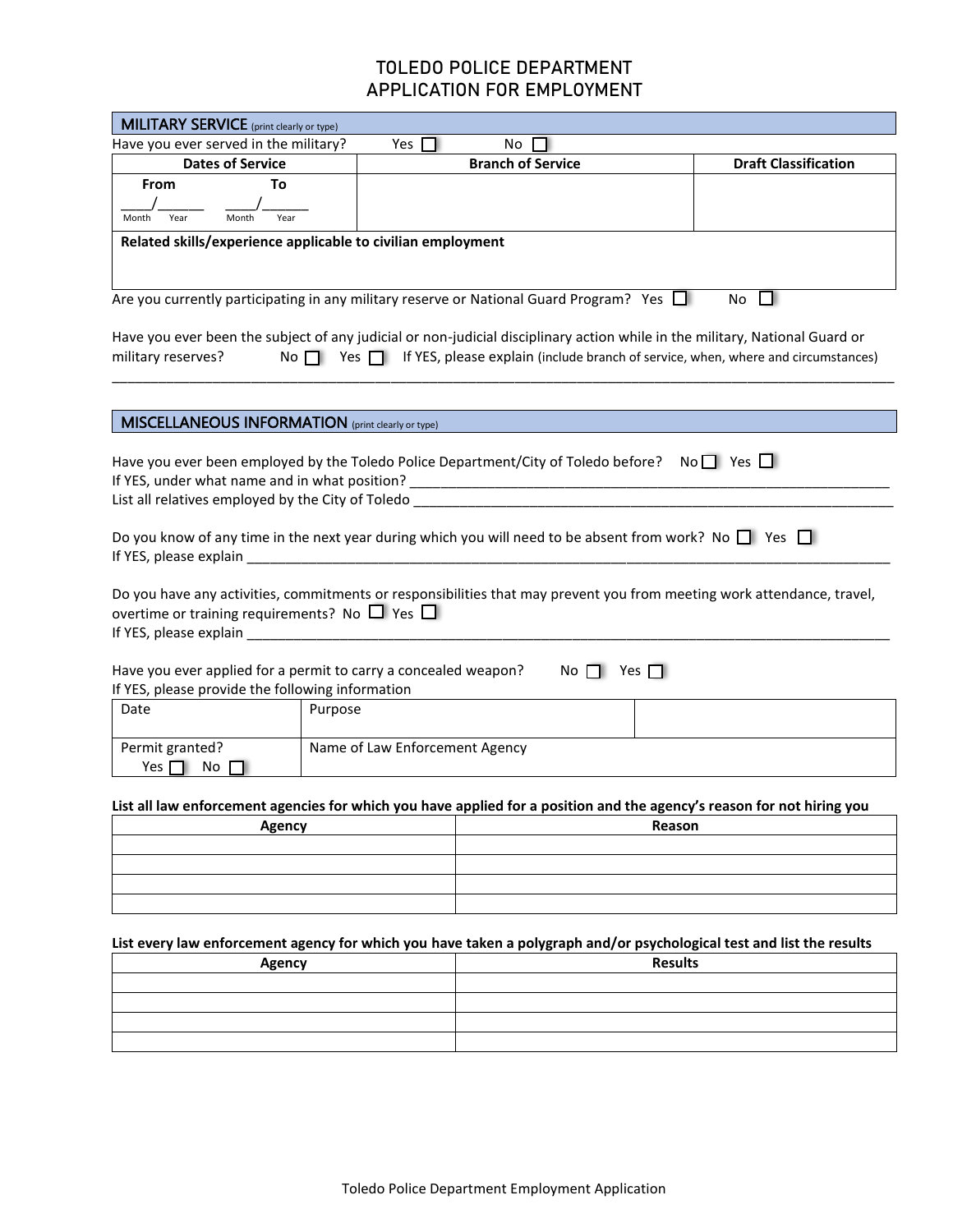| <b>SPECIAL QUALIFICATIONS</b> (print clearly or type)                                                    |                                                                                                                                   |                 |               |  |
|----------------------------------------------------------------------------------------------------------|-----------------------------------------------------------------------------------------------------------------------------------|-----------------|---------------|--|
| List any professional memberships, certificates, licenses (such as pilot's license, radio operator etc.) |                                                                                                                                   |                 |               |  |
|                                                                                                          |                                                                                                                                   |                 |               |  |
|                                                                                                          | List any other special skills or qualifications that you may possess (include hobbies/sports and other special interest groups or |                 |               |  |
| organizations that you are involved in)                                                                  |                                                                                                                                   |                 |               |  |
|                                                                                                          |                                                                                                                                   |                 |               |  |
| Can you speak any foreign language?                                                                      | No $\Box$ Yes $\Box$                                                                                                              |                 |               |  |
| Indicate degree of fluency (excellent, fair, good, poor)                                                 |                                                                                                                                   |                 |               |  |
| Language                                                                                                 | <b>Reading</b>                                                                                                                    | <b>Speaking</b> | Comprehension |  |
|                                                                                                          |                                                                                                                                   |                 |               |  |
|                                                                                                          |                                                                                                                                   |                 |               |  |
|                                                                                                          |                                                                                                                                   |                 |               |  |

|                        | OFFICE OR ADMINISTRATIVE (print clearly or type) |  |
|------------------------|--------------------------------------------------|--|
| <b>Typing Speed</b>    | wpm                                              |  |
| <b>Office Machines</b> |                                                  |  |

#### LEGAL (print clearly or type)

| Proof is required that you are a legal resident in this country. If employed can you provide such documentation? |  |
|------------------------------------------------------------------------------------------------------------------|--|
| Yes $\square$ No $\square$                                                                                       |  |

#### **If you have ever been arrested or convicted for any crime (excluding traffic citations) please provide the following information**

| <b>Arrest/Conviction</b> | <b>Approximate Date(s)</b> | <b>Police Agency</b> |
|--------------------------|----------------------------|----------------------|
|                          |                            |                      |
|                          |                            |                      |
|                          |                            |                      |
|                          |                            |                      |

Were you ever required to appear before a juvenile court for an act which would have been a crime if committed by an adult? No  $\Box$  Yes  $\Box$  If YES, please explain (when, where, circumstances)  $\Box$ 

\_\_\_\_\_\_\_\_\_\_\_\_\_\_\_\_\_\_\_\_\_\_\_\_\_\_\_\_\_\_\_\_\_\_\_\_\_\_\_\_\_\_\_\_\_\_\_\_\_\_\_\_\_\_\_\_\_\_\_\_\_\_\_\_\_\_\_\_\_\_\_\_\_\_\_\_\_\_\_\_\_\_\_\_\_\_\_\_\_\_\_\_\_\_\_\_\_\_\_\_\_

#### MOTOR VEHICLE OPERATION (print clearly or type)

*Operation of a motor vehicle is an integral part of law enforcement. An investigation of your driving history will be made through a records check. To expedite this procedure, please supply the following information.* 

| Do you possess a Washington State driver's license? Yes $\Box$                                                                                                                                                                                                                                                                                               | No II<br>State Exp. Date Exp. 0.14        |  |
|--------------------------------------------------------------------------------------------------------------------------------------------------------------------------------------------------------------------------------------------------------------------------------------------------------------------------------------------------------------|-------------------------------------------|--|
| Have you ever been licensed to operate a motor vehicle in any other state than Washington? No $\Box$                                                                                                                                                                                                                                                         | Yes I I<br>State ________________________ |  |
| Have you ever been refused a driver's license by any state? No $\Box$ Yes $\Box$ If YES, please explain                                                                                                                                                                                                                                                      |                                           |  |
| Has your license ever been suspended or revoked? No n Yes n If YES, please explain                                                                                                                                                                                                                                                                           |                                           |  |
| Effective January 1, 1989, Washington State Law requires all drivers to have auto insurance with liability minimums of \$25,000 for the injury or death of one person, \$50,000 for two and<br>\$10,000 property damage or show financial responsibility in one of two ways - a liability bond that meets requirements or by a \$60,000 certificate deposit. |                                           |  |
| Do you have current auto insurance? Yes $\Box$ No $\Box$<br>Have you ever had your auto insurance cancelled or refused? No $\Box$ Yes $\Box$<br>Have you ever had high risk auto insurance?<br>No l                                                                                                                                                          | Yes I                                     |  |

Toledo Police Department Employment Application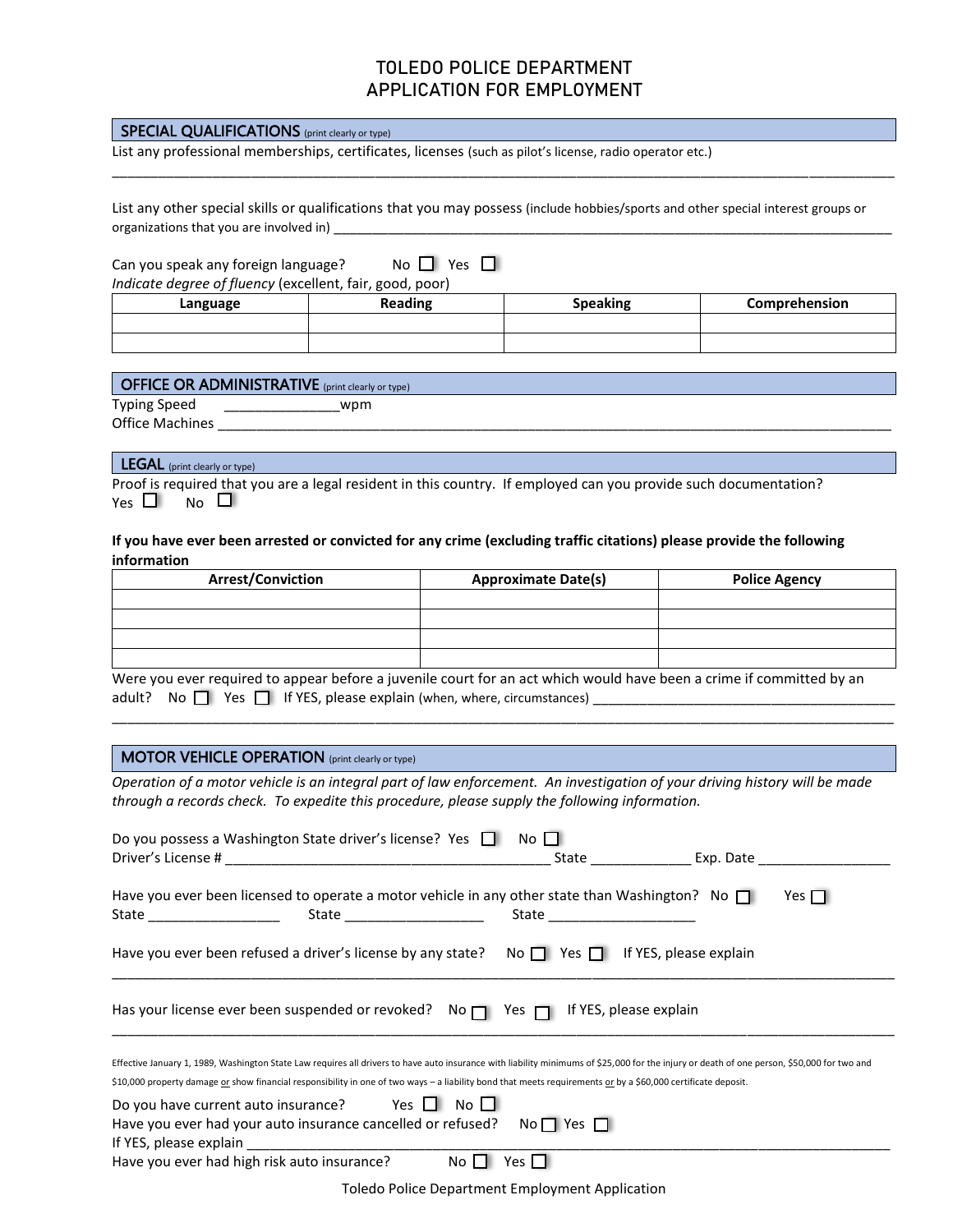| List all traffic citations (excluding parking citations) you have received within the last 7 years |               |                    |           |                     |                                              |
|----------------------------------------------------------------------------------------------------|---------------|--------------------|-----------|---------------------|----------------------------------------------|
| <b>Violation</b>                                                                                   |               | Location<br>(city) |           | Approximate<br>Date | Fined or action taken on<br>driver's license |
| Have you ever been involved as a driver in a motor vehicle accident?                               |               |                    | No $\Box$ | Yes $\Box$          |                                              |
| If YES, please provide the following information for each accident                                 |               |                    |           |                     |                                              |
| Date                                                                                               | Location      |                    |           | $\Box$ Injury       | $\Box$ Non-Injury                            |
| Police Investigation?<br>No $\Box$<br>Yes                                                          | Police Agency |                    |           |                     |                                              |
| Date                                                                                               | Location      |                    |           | $\Box$ Injury       | $\blacksquare$ Non-Injury                    |
| Police Investigation?<br>$NO$ $\parallel$<br>Yes                                                   | Police Agency |                    |           |                     |                                              |

#### PERSONAL HABITS (print clearly or type)

| Have you ever used or experimented with:                                         | Yes | No. | <b>How Many Times</b> | <b>Last Time</b><br>(month/year) |
|----------------------------------------------------------------------------------|-----|-----|-----------------------|----------------------------------|
| Marijuana                                                                        |     |     |                       |                                  |
| Amphetamines                                                                     |     |     |                       |                                  |
| Cocaine                                                                          |     |     |                       |                                  |
| Heroin                                                                           |     |     |                       |                                  |
| Pain Killers (other than prescribed)                                             |     |     |                       |                                  |
| <b>LSD</b>                                                                       |     |     |                       |                                  |
| <b>PCP</b>                                                                       |     |     |                       |                                  |
| Barbiturates (downers)                                                           |     |     |                       |                                  |
| Valium                                                                           |     |     |                       |                                  |
| Hallucinogens                                                                    |     |     |                       |                                  |
| Alcohol                                                                          |     |     |                       |                                  |
| Any other drugs (list/describe)                                                  |     |     |                       |                                  |
| Have you ever been involved in the sale or delivery of any controlled substance? |     |     |                       | No.<br>res                       |

If it becomes necessary to take a human life in the course of your duties as a peace officer would you have any beliefs that would prevent you from doing so? No  $\Box$  Yes  $\Box$  If YES, please explain  $\_\_\_\_\_\_\_\_\_\_\_\_\_\_\_\_\_\_\_\_$ \_\_\_\_\_\_\_\_\_\_\_\_\_\_\_\_\_\_\_\_\_\_\_\_\_\_\_\_\_\_\_\_\_\_\_\_\_\_\_\_\_\_\_\_\_\_\_\_\_\_\_\_\_\_\_\_\_\_\_\_\_\_\_\_\_\_\_\_\_\_\_\_\_\_\_\_\_\_\_\_\_\_\_\_\_\_\_\_\_\_\_\_\_\_\_\_\_\_\_\_\_

|                                                                                 | Are there any incidents in your life or details not mentioned here in which may influence this department's evaluation of |
|---------------------------------------------------------------------------------|---------------------------------------------------------------------------------------------------------------------------|
| your suitability to be an employee? No $\Box$ Yes $\Box$ If YES, please explain |                                                                                                                           |

\_\_\_\_\_\_\_\_\_\_\_\_\_\_\_\_\_\_\_\_\_\_\_\_\_\_\_\_\_\_\_\_\_\_\_\_\_\_\_\_\_\_\_\_\_\_\_\_\_\_\_\_\_\_\_\_\_\_\_\_\_\_\_\_\_\_\_\_\_\_\_\_\_\_\_\_\_\_\_\_\_\_\_\_\_\_\_\_\_\_\_\_\_\_\_\_\_\_\_\_\_

#### REFERENCES – list people not related to you (print clearly or type) **REFERENCES** – list people not related to you

| Name    |               |       | Relationship |       |     |  |
|---------|---------------|-------|--------------|-------|-----|--|
| Address |               |       |              |       |     |  |
|         | Street/PO Box |       | City         | State | Zip |  |
| Phone # |               | Email |              |       |     |  |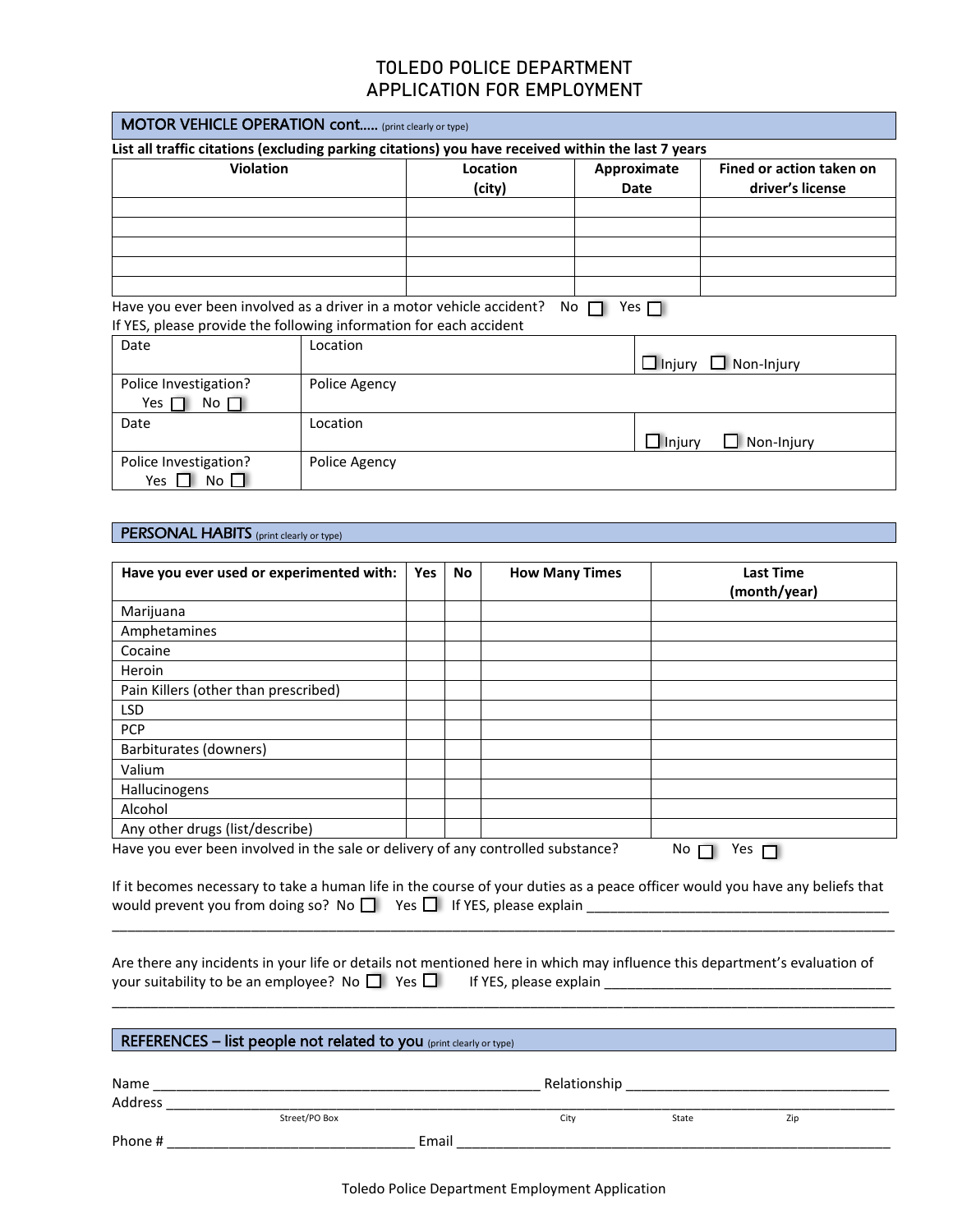#### REFERENCES – list people not related to you (print clearly or type)

| Address |               |       |              |       |     |  |
|---------|---------------|-------|--------------|-------|-----|--|
|         | Street/PO Box |       | City         | State | Zip |  |
| Phone # |               | Email |              |       |     |  |
|         |               |       | Relationship |       |     |  |
| Address |               |       |              |       |     |  |
|         | Street/PO Box |       | City         | State | Zip |  |
| Phone # |               | Email |              |       |     |  |
|         |               |       |              |       |     |  |
| Address |               |       |              |       |     |  |
|         | Street/PO Box |       | City         | State | Zip |  |
| Phone # |               | Email |              |       |     |  |

#### PLEASE READ CAREFULLY BEFORE SIGNING THIS APPLICATION

#### **AGREEMENT**

To the best of my knowledge, I certify that all statements made by me on this application are true and complete and that I can perform the essential functions of the position for which I am applying for with or without reasonable accommodations. I understand that if I receive a Conditional Offer of Employment for a position where I may have unsupervised access to children, developmentally disabled persons, or vulnerable adults, the City of Toledo is required to complete a thorough background check as required by the Child/Adult Abuse Information act. I understand that if I receive a Conditional Offer of Employment for a position which requires a Commercial Driver's License, I will be tested for the presence of drugs as part of the pre-employment screening.

I understand that misrepresentation or falsification of statements made in this application constitutes grounds for immediate dismissal and I authorize investigation of all statements in this application. If I am applying for an exempt position, I understand that nothing in this application or my communications with any City of Toledo official is intended to create an employee contract with the Toledo Police Department and/or City of Toledo. In the event of my employment with the Toledo Police Department, I will comply with all rules, regulations, and policies set forth in the Toledo Police Department's and/or City of Toledo's policy manual or in communications distributed by the City.

#### **AUTHORIZATION TO RELEASE EMPLOYMENT RECORDS**

I authorize the release of all high school, college, and other educational records pertaining to my attendance, course work and other school activities. The disclosure of any and all information about me contained in private and governmental files and any medical information relevant to this application for employment or relating to my present or former employment history. The Toledo Police Department and/or City of Toledo is authorized to solicit information regarding my character, general reputation, previous employment and similar background information, and to contact any and all references I have given on my application. The Toledo Police Department and/or City of Toledo is also authorized to make any investigation of my personal history and financial and credit record through any investigations or credit/bureaus of the City's choice. To my former employers named in this application, please furnish the Toledo Police Department and/or City of Toledo with personnel information as requested by the City. I hereby release all parties and persons connected with any such request for information from all claims, liabilities, and damages for any reason arising out of the furnishing of such information. If I become employed by the Toledo Police Department, I release the Toledo Police Department and/or City of Toledo from any liability for future references it may provide regarding my work history and performance at the Toledo Police Department.

#### **I further agree to the following terms and conditions of employment:**

- 1. A pre-employment health evaluation (psychological evaluation, polygraph and physical).
- 2. Meeting minimum or maximum age requirements of applicable law, rules and regulations.
- 3. Submitting proof of citizenship or U.S. work permit, upon employment, **if required**.
- 4. Meeting job attendance and performance requirements.

Signature of Applicant **Example 20** and  $\overline{a}$  be a set of  $\overline{b}$  and  $\overline{c}$  be  $\overline{c}$